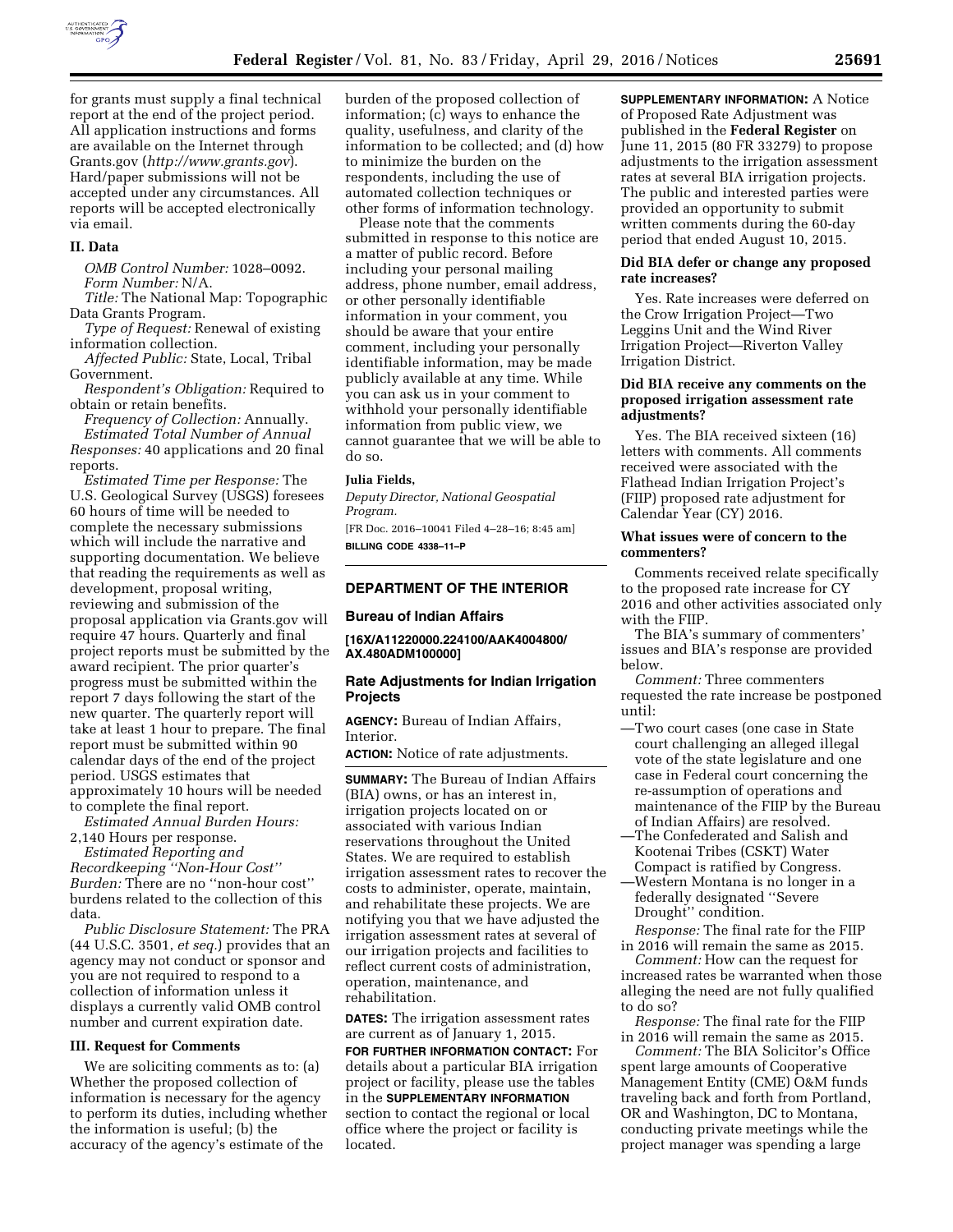amount of O&M funds on unjustifiable purchases of heavy equipment.

*Response:* The CME O&M funds were never spent for Office of the Solicitor travel expenses or conducting meetings. Travel costs associated with non-FIIP employees are not included in the FIIP's 2016 budget and are not part of the 2016 rate assessment or any potential future O&M rate increases.

*Comment:* The recent request for an extra \$7 per acre for this year (nearly a 30 percent increase) was accompanied by no supporting data explaining and justifying the increase.

*Response:* The final rate for the FIIP in 2016 will remain the same as 2015.

### **Does this notice affect me?**

This notice affects you if you own or lease land within the assessable acreage of one of our irrigation projects or if you have a carriage agreement with one of our irrigation projects.

## **Where can I get information on the regulatory and legal citations in this notice?**

You can contact the appropriate office(s) stated in the tables for the irrigation project that serves you, or you can use the Internet site for the Government Printing Office at *[www.gpo.gov.](http://www.gpo.gov)* 

## **What authorizes you to issue this notice?**

Our authority to issue this notice is vested in the Secretary of the Interior by (Secretary) 5 U.S.C. 301 and the Act of August 14, 1914 (38 Stat. 583; 25 U.S.C. 385). The Secretary has in turn delegated this authority to the Assistant Secretary—Indian Affairs under Part 209, Chapter 8.1A, of the Department of the Interior's Departmental Manual.

# **Whom can I contact for further information?**

The following tables are the regional and project/agency contacts for our irrigation facilities.

| Project name                                                                                                                                                        | Project/Agency contacts                                                                                                                                                                                            |  |  |  |
|---------------------------------------------------------------------------------------------------------------------------------------------------------------------|--------------------------------------------------------------------------------------------------------------------------------------------------------------------------------------------------------------------|--|--|--|
| <b>Northwest Region Contacts</b>                                                                                                                                    |                                                                                                                                                                                                                    |  |  |  |
| Stanley Speaks, Regional Director, Bureau of Indian Affairs, Northwest Regional Office, 911 NE. 11th Avenue, Portland, OR 97232-4169,<br>Telephone: (503) 231-6702. |                                                                                                                                                                                                                    |  |  |  |
|                                                                                                                                                                     | Ernest Moran, Superintendent, Pete Plant, Irrigation Project Manager,<br>P.O. Box 40, Pablo, MT 59855, Telephones: (406) 675-2700 ext.<br>1300 Superintendent, (406) 745-2661 ext. 2 Project Manager.              |  |  |  |
|                                                                                                                                                                     | David Bollinger, Irrigation Project Manager, Building #2 Bannock Ave.,<br>Fort Hall, ID 83203-0220, Telephone: (208) 238-6264.                                                                                     |  |  |  |
|                                                                                                                                                                     | David Shaw, Superintendent, Larry Nelson, Acting Project Adminis-<br>trator, P.O. Box 220, Wapato, WA 98951-0220, Telephones: (509)<br>865-2421, Superintendent, (509) 877-3155 Acting Project Adminis-<br>trator. |  |  |  |

## **Rocky Mountain Region Contacts**

Darryl LaCounte, Regional Director, Bureau of Indian Affairs, Rocky Mountain Regional Office, 316 North 26th Street, Billings, MT 59101, Telephone: (406) 247–7943.

| Thedis Crowe, Superintendent, Greg Tatsey, Irrigation Project Man-<br>ager, Box 880, Browning, MT 59417, Telephones: (406) 338-7544,<br>Superintendent, (406) 338–7519, Irrigation Project Manager.                                                                               |
|-----------------------------------------------------------------------------------------------------------------------------------------------------------------------------------------------------------------------------------------------------------------------------------|
| Vianna Stewart, Superintendent, Karl Helvik, Acting Irrigation Project<br>Manager, P.O. Box 69, Crow Agency, MT 59022, Telephones: (406)<br>638–2672, Superintendent, (406) 247–7469, Acting Irrigation Project<br>Manager.                                                       |
| John St. Pierre, Superintendent, Vacant, Irrigation Project Manager,<br>(Project operation & maintenance contracted to Tribes), R.R.1, Box<br>980, Harlem, MT 59526, Telephones: (406) 353-2901, Super-<br>intendent, (406) 353–8454, Irrigation Project Manager (Tribal Office). |
| Howard Beemer, Superintendent, Huber Wright, Acting Irrigation<br>Project Manager, P.O. Box 637, Poplar, MT 59255, Telephones:<br>(406) 768-5312, Superintendent, (406) 653-1752, Irrigation Project<br>Manager.                                                                  |
| Norma Gourneau, Superintendent, Karl Helvik, Acting Irrigation Project<br>Manager, P.O. Box 158, Fort Washakie, WY 82514, Telephones:<br>(307) 332-7810, Superintendent, (307) 247-7469, Acting Irrigation<br>Project Manager.                                                    |

### **Southwest Region Contacts**

William T. Walker, Regional Director, Bureau of Indian Affairs, Southwest Regional Office, 1001 Indian School Road, Albuquerque, NM 87104, Telephone: (505) 563–3100. Pine River Irrigation Project ..................................................................... Priscilla Bancroft, Superintendent, Vickie Begay, Irrigation Project Manager, P.O. Box 315, Ignacio, CO 81137–0315, Telephones: (970) 563–4511, Superintendent, (970) 563–9484, Irrigation Project Manager.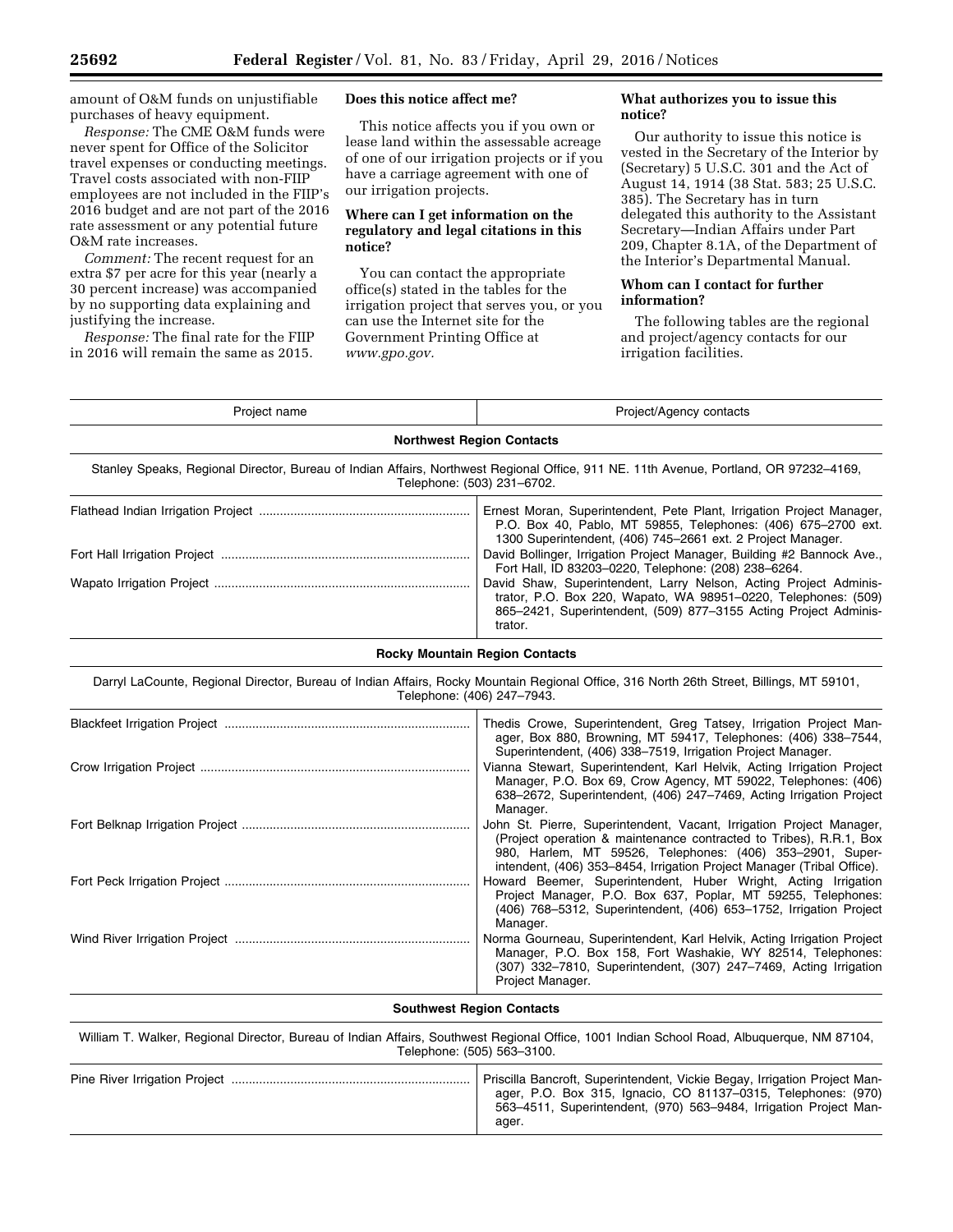| Project name                                                                                                                                                                   | Project/Agency contacts                                                                                                                                                                                               |  |  |  |  |
|--------------------------------------------------------------------------------------------------------------------------------------------------------------------------------|-----------------------------------------------------------------------------------------------------------------------------------------------------------------------------------------------------------------------|--|--|--|--|
|                                                                                                                                                                                | <b>Western Region Contacts</b>                                                                                                                                                                                        |  |  |  |  |
| Bryan Bowker, Regional Director, Bureau of Indian Affairs, Western Regional Office, 2600 N. Central Ave., 4th Floor Mailroom, Phoenix, AZ<br>85004, Telephone: (602) 379-6600. |                                                                                                                                                                                                                       |  |  |  |  |
|                                                                                                                                                                                | Kellie Youngbear Superintendent, Gary Colvin, Irrigation Project Man-<br>ager, 12124 1st Avenue, Parker, AZ 85344, Telephone: (928) 669-<br>7111.                                                                     |  |  |  |  |
|                                                                                                                                                                                | Joseph McDade, Superintendent, (Project operation & management<br>compacted to Tribes), 2719 Argent Ave., Suite 4, Gateway Plaza,<br>Elko, NV 89801, Telephone: (775) 738-5165, (208) 759-3100, (Trib-<br>al Office). |  |  |  |  |
|                                                                                                                                                                                | Irene Herder, Superintendent, 256 South Second Avenue, Suite D,<br>Yuma, AZ 85364, Telephone: (928) 782-1202.                                                                                                         |  |  |  |  |
| San Carlos Irrigation Project Indian Works and Joint Works                                                                                                                     | Ferris Begay, Project Manager, Clarence Begay, Irrigation Manager,<br>13805 N. Arizona Boulevard, Coolidge, AZ 85128, Telephone: (520)<br>723-6225.                                                                   |  |  |  |  |
|                                                                                                                                                                                | Bart Stevens Superintendent, Ken Asay, Irrigation System Manager,<br>P.O. Box 130, Fort Duchesne, UT 84026, Telephone: (435) 722-<br>4300, (435) 722-4344.                                                            |  |  |  |  |
|                                                                                                                                                                                | Robert Eben, Superintendent, 311 E. Washington Street, Carson City,<br>NV 89701, Telephone: (775) 887-3500.                                                                                                           |  |  |  |  |

# **What irrigation assessments or charges are adjusted by this notice?**

The rate table below contains the current rates for all irrigation projects where we recover costs of administering, operating, maintaining, and rehabilitating them. The table also

contains the final rates for the CY 2015

and subsequent years where applicable. An asterisk immediately following the rate category notes the irrigation projects where 2015 rates are different from the 2014 rates.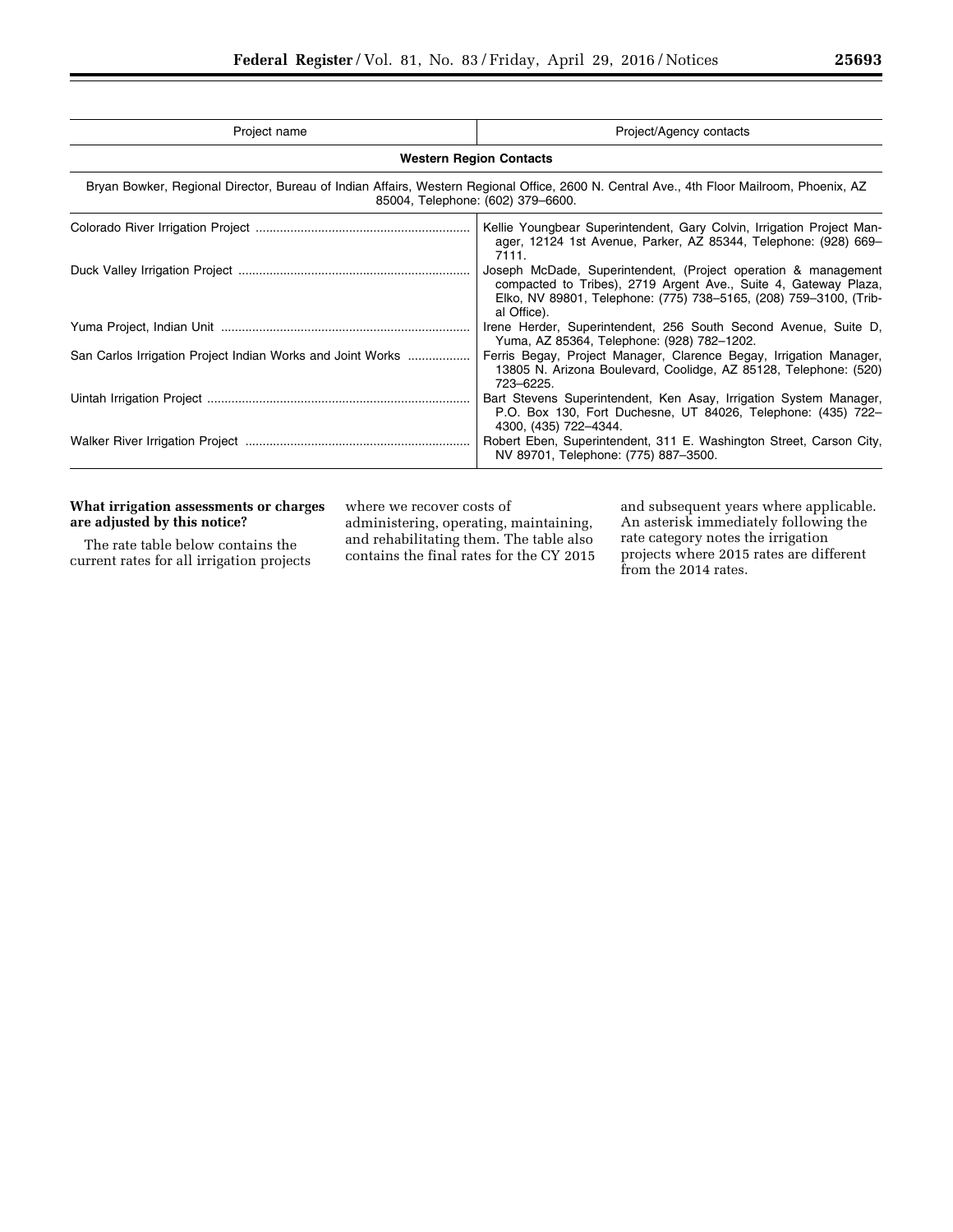| Project Name                                       | Final<br>Final<br>Rate<br><b>2014 Rate</b><br>Category<br>2015 Rate |         |         | Final<br>2016 Rate ** |
|----------------------------------------------------|---------------------------------------------------------------------|---------|---------|-----------------------|
| <b>Flathead Indian</b>                             | Basic-per $a$ cre – A                                               | \$26.00 | \$26.00 | \$26.00               |
| <b>Irrigation Project</b>                          | Basic-per acre - $B^*$                                              | \$11.75 | \$13.00 | \$13.00               |
| (See Note $#1$ )                                   | Minimum Charge per tract *                                          | \$65.00 | \$75.00 | \$75.00               |
| Fort Hall Irrigation<br>Project                    | Basic-per acre *                                                    | \$47.00 | \$49.00 | Not Applicable        |
|                                                    | Minimum Charge per tract *                                          | \$32.50 | \$35.00 | Not Applicable        |
| Fort Hall Irrigation<br>Project - Minor            | Basic-per acre *                                                    | \$24.00 | \$27.00 | Not Applicable        |
| Units                                              | Minimum Charge per tract *                                          | \$32.50 | \$35.00 | Not Applicable        |
| Fort Hall Irrigation<br>Project - Michaud          | Basic-per acre *                                                    | \$47.00 | \$50.50 | Not Applicable        |
|                                                    | Pressure per acre *                                                 | \$65.00 | \$72.50 | Not Applicable        |
|                                                    | Minimum Charge per tract *                                          | \$32.50 | \$35.00 | Not Applicable        |
| Wapato Irrigation<br>$Project -$                   | Minimum Charge for per<br>bill *                                    | \$23.00 | \$24.00 | Not Applicable        |
| Toppenish/Simcoe<br>Units                          | Basic-per acre *                                                    | \$23.00 | \$24.00 | Not Applicable        |
| Wapato Irrigation<br>Project - Ahtanum<br>Units    | Minimum Charge per bill *                                           | \$24.00 | \$25.00 | Not Applicable        |
|                                                    | Basic-per acre *                                                    | \$24.00 | \$25.00 | Not Applicable        |
| Wapato Irrigation<br>Project - Satus Unit          | Minimum Charge per bill *                                           | \$76.00 | \$79.00 | Not Applicable        |
|                                                    | "A" Basic-per acre *                                                | \$76.00 | \$79.00 | Not Applicable        |
|                                                    | "B" Basic-per acre *                                                | \$82.00 | \$85.00 | Not Applicable        |
| Wapato Irrigation<br>Project - Additional<br>Works | Minimum Charge per bill *                                           | \$71.00 | \$75.00 | Not Applicable        |
|                                                    | Basic-per acre *                                                    | \$71.00 | \$75.00 | Not Applicable        |
| Wapato Irrigation<br>Project - Water               | Minimum Charge *                                                    | \$84.00 | \$86.00 | Not Applicable        |
| Rental                                             | Basic-per acre *                                                    | \$84.00 | \$86.00 | Not Applicable        |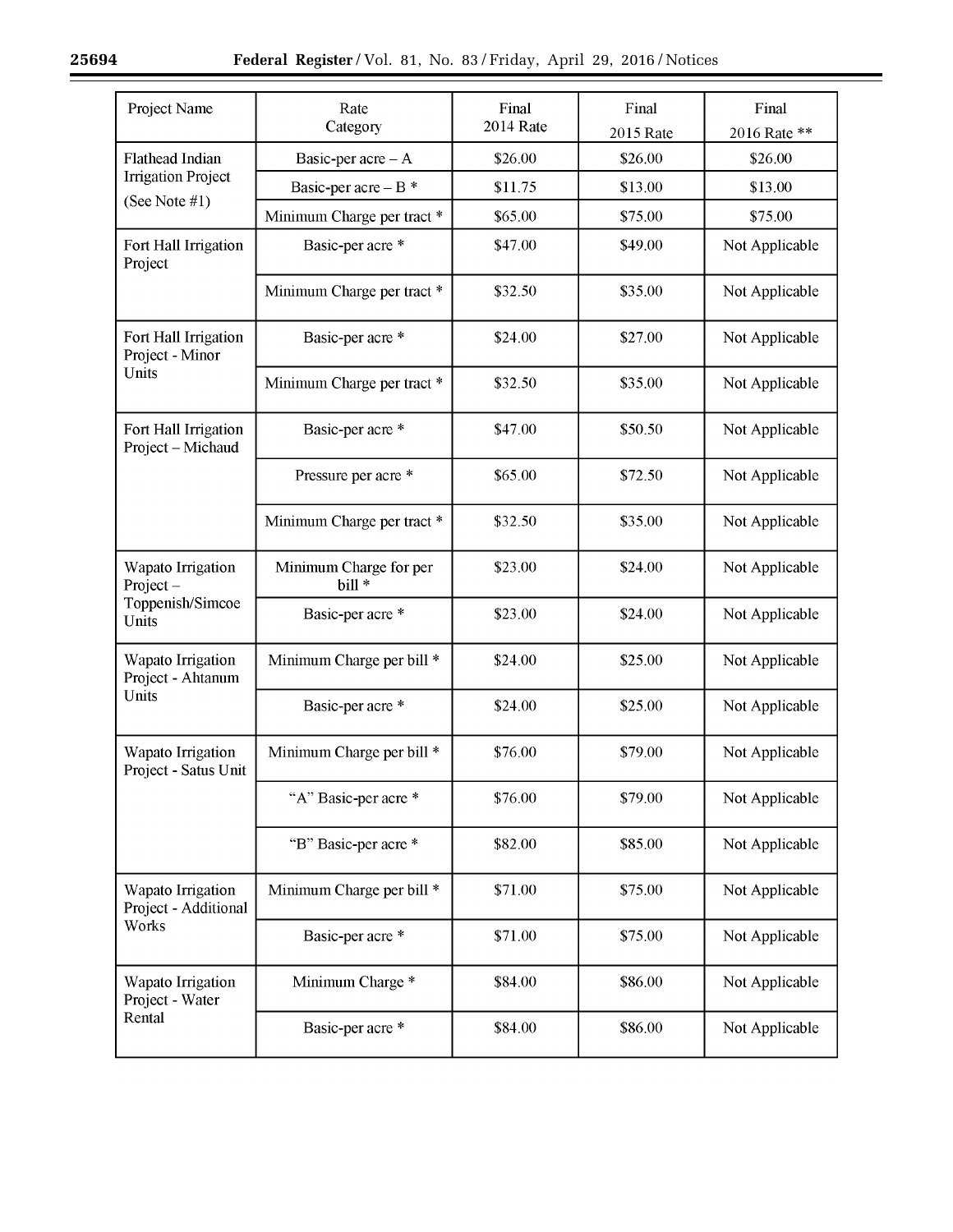| <b>Rocky Mountain Region Rate Table</b>                                                                                                                             |                  |                    |                           |                       |
|---------------------------------------------------------------------------------------------------------------------------------------------------------------------|------------------|--------------------|---------------------------|-----------------------|
| Project Name                                                                                                                                                        | Rate<br>Category | Final<br>2014 Rate | Final<br><b>2015 Rate</b> | Final<br>2016 Rate ** |
| <b>Blackfeet Irrigation</b><br>Project                                                                                                                              | Basic-per acre * | \$19.50            | \$20.00                   | Not Applicable        |
| Crow Irrigation<br>Project – Willow<br>Creek O&M<br>(includes Agency,<br>Lodge Grass #1,<br>Lodge Grass #2,<br>Reno, Upper Little<br>Horn, and Forty<br>Mile Units) | Basic-per acre   | \$24.80            | \$24.80                   | Not Applicable        |
| Crow Irrigation<br>$Project - All$<br>Others (includes<br>Bighorn, Soap<br>Creek, and Pryor<br>Units)                                                               | Basic-per acre * | \$24.50            | \$24.80                   | Not Applicable        |
| Crow Irrigation<br>Project - Two<br>Leggins Unit                                                                                                                    | Basic-per acre   | \$14.00            | \$14.00                   | Not Applicable        |
| Crow Irrigation<br>Two Leggins<br>Drainage District                                                                                                                 | Basic-per acre   | \$2.00             | \$2.00                    | Not Applicable        |
| Fort Belknap<br><b>Irrigation Project</b>                                                                                                                           | Basic-per acre   | \$15.00            | \$15.00                   | Not Applicable        |
| Fort Peck Irrigation<br>Project                                                                                                                                     | Basic-per acre   | \$26.00            | \$26.00                   | Not Applicable        |
| <b>Wind River</b><br>Irrigation Project -<br>Units 2, 3 and 4                                                                                                       | Basic-per acre   | \$21.00            | \$21.00                   | Not Applicable        |
| <b>Wind River</b><br>Irrigation Project -<br><b>LeClair District</b><br>(see Note#2)                                                                                | Basic-per acre * | \$28.80            | \$25.70                   | Not Applicable        |
| <b>Wind River</b><br>Irrigation Project-<br>Crow Heart Unit                                                                                                         | Basic-per acre   | \$14.00            | \$14.00                   | Not Applicable        |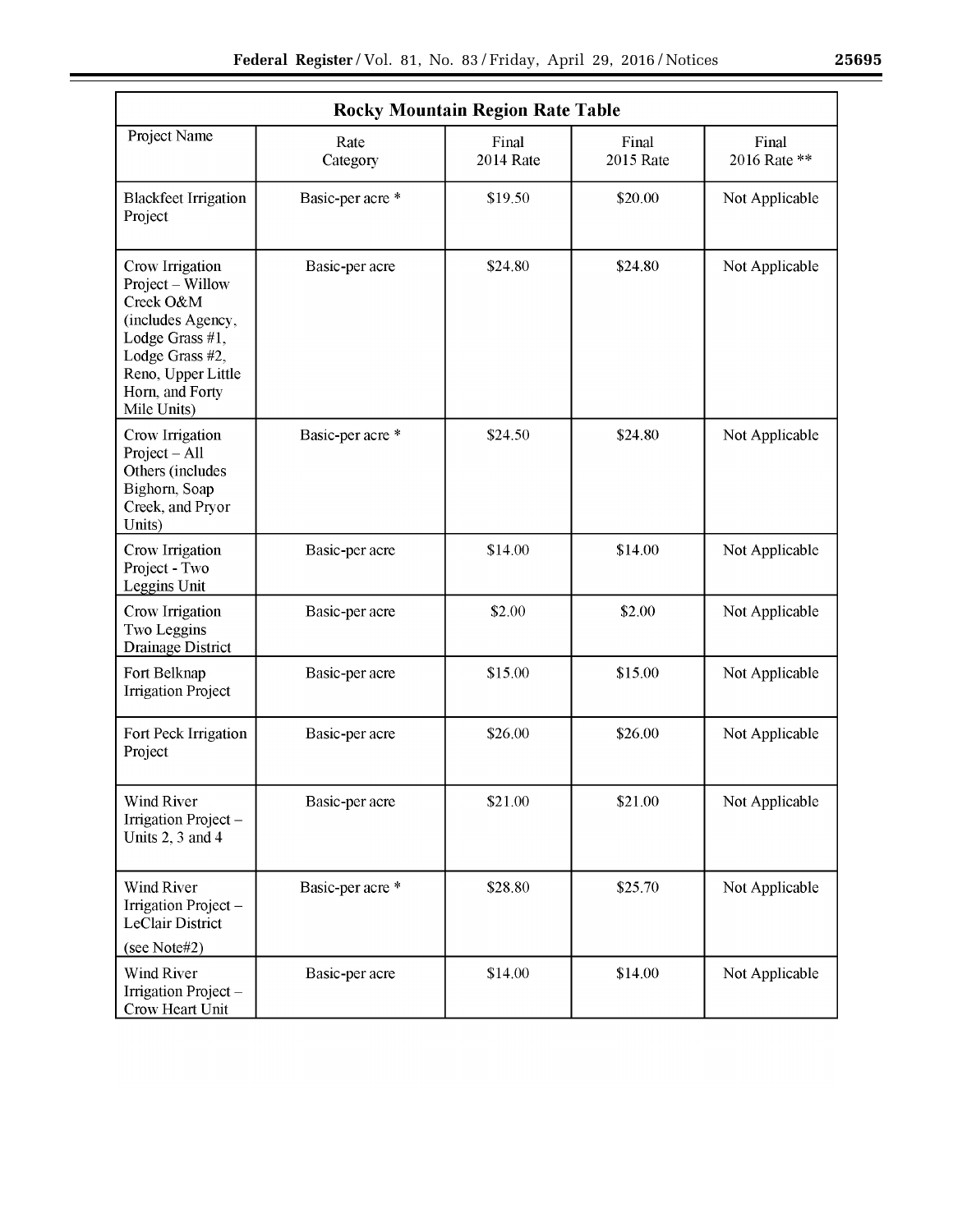| Wind River<br>Irrigation Project –<br>A Canal Unit                                         | Basic-per acre | \$14.00 | \$14.00 | Not Applicable |
|--------------------------------------------------------------------------------------------|----------------|---------|---------|----------------|
| Wind River<br>Irrigation Project –<br><b>Riverton Valley</b><br><b>Irrigation District</b> | Basic-per acre | \$21.00 | \$21.00 | Not Applicable |

| <b>Southwest Region Rate Table</b>      |                          |                    |                    |                       |  |
|-----------------------------------------|--------------------------|--------------------|--------------------|-----------------------|--|
| Project Name                            | Rate<br>Category         | Final<br>2014 Rate | Final<br>2015 Rate | Final<br>2016 Rate ** |  |
| Pine River<br><b>Irrigation Project</b> | Minimum Charge per tract | \$50.00            | \$50.00            | Not Applicable        |  |
|                                         | Basic-per acre *         | \$15.00            | \$17.00            | Not Applicable        |  |

| <b>Western Region Rate Table</b>            |                                                     |                    |                    |                    |
|---------------------------------------------|-----------------------------------------------------|--------------------|--------------------|--------------------|
| Project Name                                | <b>Rate Category</b>                                | Final<br>2014 Rate | Final<br>2015 Rate | Final<br>2016 Rate |
| Colorado River<br><b>Irrigation Project</b> | Basic-per acre<br>up to 5.75 acre-feet              | \$54.00<br>\$54.00 |                    | Not Applicable     |
|                                             | Excess Water per acre-<br>foot over 5.75 acre-feet  | \$17.00            | \$17.00            | Not Applicable     |
| Duck Valley<br><b>Irrigation Project</b>    | Basic-per acre                                      | \$5.30             | \$5.30             | Not Applicable     |
| Yuma Project,<br><b>Indian Unit</b>         | Basic-per acre up to 5.0<br>acre-feet *             | \$91.00            | \$108.50           | Not Applicable     |
| (See Note #3)                               | Excess Water per acre-<br>foot over 5.0 acre-feet * | \$17.00            | \$24.50            | Not Applicable     |
|                                             | Basic-per acre up to 5.0<br>acre-feet (Ranch 5) *   | \$91.00            | \$108.50           | Not Applicable     |
| San Carlos<br><b>Irrigation Project</b>     | Basic-per acre *                                    | \$30.00            | \$35.00            | \$30.00            |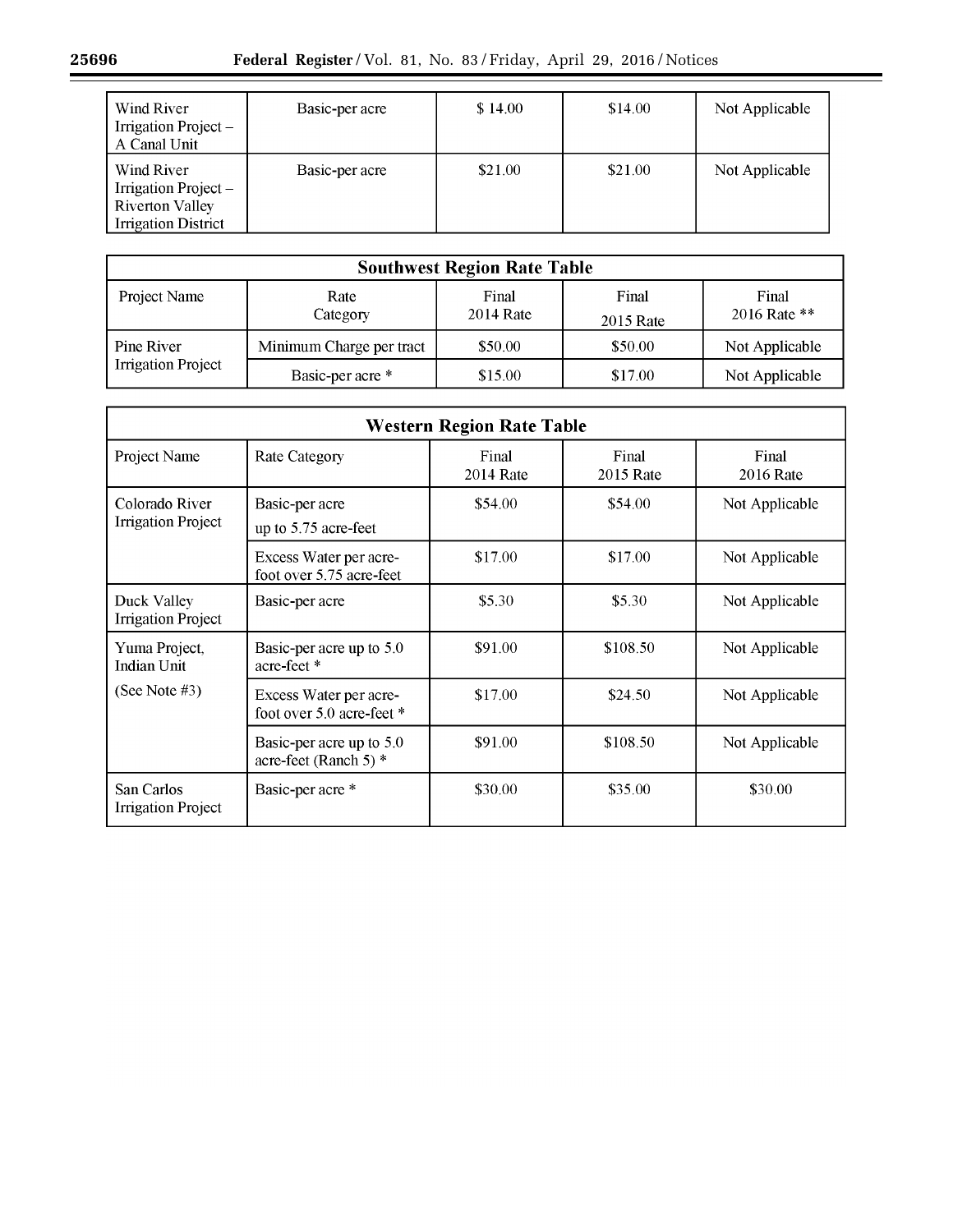| (Joint Works)                                                              |                  | Final 2014 – 2016 Construction Water Rate Schedule: |                             |                                                                                         |                                            |
|----------------------------------------------------------------------------|------------------|-----------------------------------------------------|-----------------------------|-----------------------------------------------------------------------------------------|--------------------------------------------|
| (See Note $#4$ )                                                           |                  |                                                     |                             |                                                                                         |                                            |
|                                                                            |                  |                                                     | Off Project<br>Construction | On Project<br>Construction -<br>Gravity Water                                           | On Project<br>Construction -<br>Pump Water |
|                                                                            |                  | Administrative<br>Fee                               | \$300.00                    | \$300.00                                                                                | \$300.00                                   |
|                                                                            |                  | <b>Usage Fee</b>                                    | \$250.00 per<br>month       | No Fee                                                                                  | \$100.00 per<br>acre-foot                  |
|                                                                            |                  | <b>Excess Water</b><br>Rate <sup>+</sup>            | \$5 per 1000 gal            | No charge                                                                               | No charge                                  |
|                                                                            | month.           |                                                     |                             | +The excess water rate applies to all water used in excess of 50,000 gallons in any one |                                            |
| San Carlos<br><b>Irrigation Project</b><br>(Indian Works)<br>(See Note #5) | Basic-per acre * |                                                     | \$81.00                     | \$86.00                                                                                 | Not Applicable                             |
| Uintah Irrigation<br>Project                                               | Basic-per acre   |                                                     | \$18.00                     | \$18.00                                                                                 | Not Applicable                             |
|                                                                            |                  | Minimum Bill                                        | \$25.00                     | \$25.00                                                                                 | Not Applicable                             |
| <b>Walker River</b><br><b>Irrigation Project</b>                           |                  | Basic-per acre *                                    | \$28.00                     | \$31.00                                                                                 | Not Applicable                             |

\*Notes irrigation projects where rates are adjusted.

\*\*The requirement for a Final2016 Rate is only applicable to the Flathead and San Carlos Irrigation Projects due to their specific billing requirements.

Note #1 The BIA reassumed Management and Operation of FIIP in April 2014. The 2014 and 2015 rates were established by the previous Project Operator and are considered finaL

Note #2 The O&M rate varies yearly based upon the budget submitted by the LeClair District.

Note #3 The O&M rate for the Yuma Project, Indian Unit has two components. The first component is the O&M rate established by the Bureau of Reclamation (BOR), the owner and operator of the Project. The BOR rate for 2015 is \$107 /acre. The second component is for the O&M rate established by BIA to cover administrative costs, including billing and collections for the Project. The 2015 BIA rate is \$1.50/acre.

Note #4 The Construction Water Rate schedule and the CY 2015 rate was established by final notice in the Federal Register on March 6, 2015 (80 FR 12197).

The CY 2016 rate was proposed by notice in the Federal Register on June 11, 2015 (80 FR 33279). This notice makes final the 2016 rate for the SCIP-JW.

Note #5 The 2015 O&M rate for the San Carlos Irrigation Project- Indian Works has three components. The first component is the O&M rate established by the San Carlos Irrigation Project- Indian Works, the owner and operator of the Project; this rate is \$45 per acre. The second component is for the O&M rate established by the San Carlos Irrigation Project - Joint Works and is determined to be \$35.00 per acre. The third component is the O&M rate established by the San Carlos Irrigation Project Joint Control Board and is \$6 per acre.